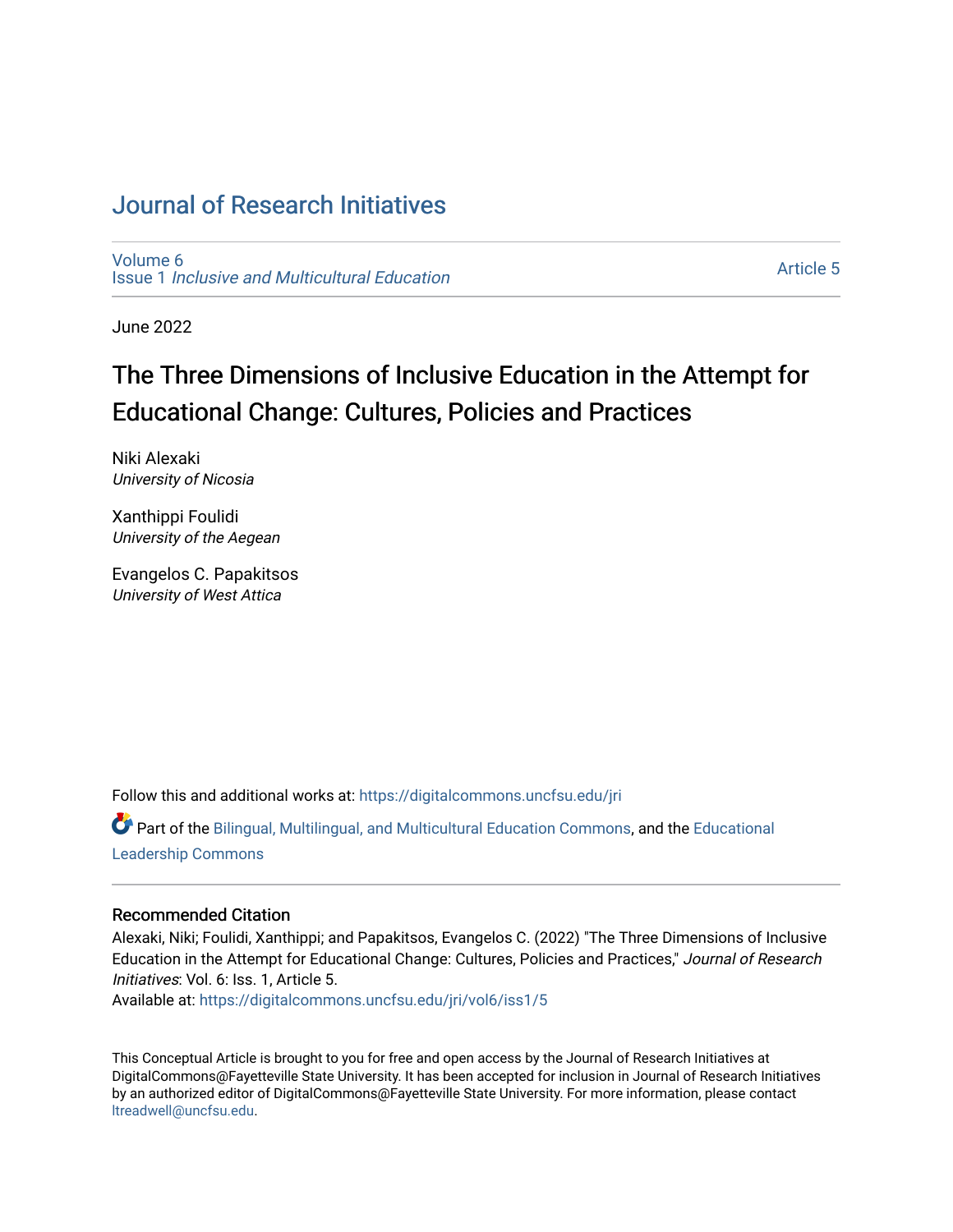### The Three Dimensions of Inclusive Education in the Attempt for Educational Change: Cultures, Policies and Practices

### About the Author(s)

Niki Alexaki is an educator and postgraduate student at the University of Nicosia, Cyprus.

Dr. Xanthippi Foulidi is an Adjunct Professor at the University of the Aegean, Greece.

Dr. Evangelos C. Papakitsos is a faculty member of the Department of Industrial Design & Production Engineering at the University of West Attica, Greece.

### Keywords

Inclusion, inclusive education, educational change, inclusive schools

### Cover Page Footnote

The authors would like to thank the reviewers for their comments and suggestions.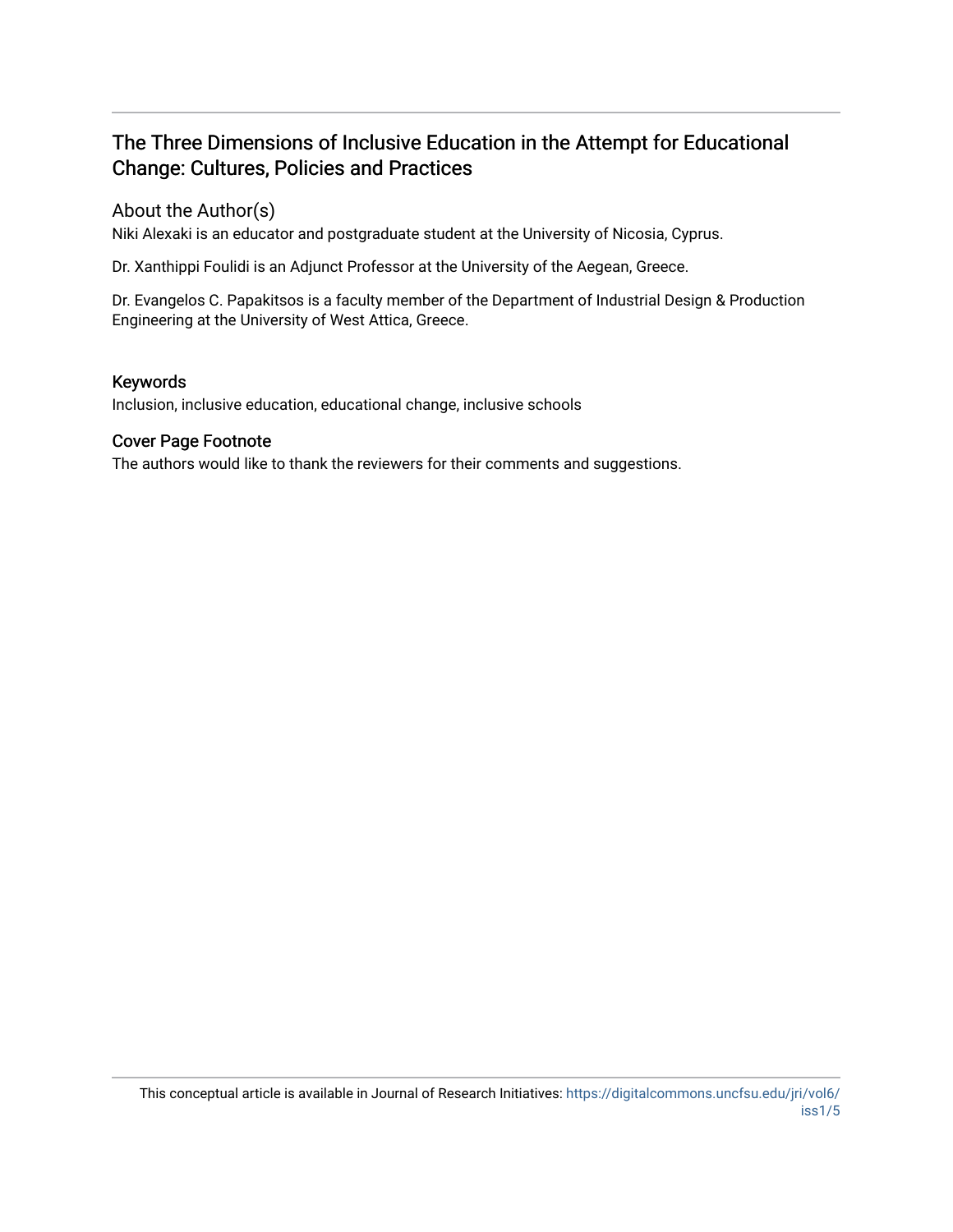

## **The Three Dimensions of Inclusive Education in the Attempt for Educational Change: Cultures, Policies and Practices**

Niki Alexaki, *University of Nicosia* Dr. Xanthippi Foulidi, *University of the Aegean* Dr. Evangelos C. Papakitsos, *University of West Attica*

### **Abstract**

Inclusive education is approached from three dimensions: the creation of inclusive cultures, the production of inclusive policies, and the development of inclusive practices. In this paper, the relationship between these three dimensions is discussed and it is explained how their combination can lead to educational change and evolution in the development of inclusive schools.

Keywords:

inclusion, inclusive education, educational change, inclusive schools

### **Introduction**

The pluralism that characterizes a modern society is reflected in the classroom. The modern school is therefore called upon to manage diversity and to meet the needs and particularities of pupils (Evangelou & Moula, 2016). This effort to restructure schools to meet the diversity of the student population is evident from the large number of relevant declarations and official documents around the world. A typical example is the Salamanca Statement and the framework of action for special education (UNESCO, 1994). The Salamanca Statement introduced the term "inclusive education" and proposed the creation of a "School for All". The purpose of inclusive education is to overcome the obstacles that

ISSN: 2168-9083 digitalcommons.uncfsu.edu/jri 1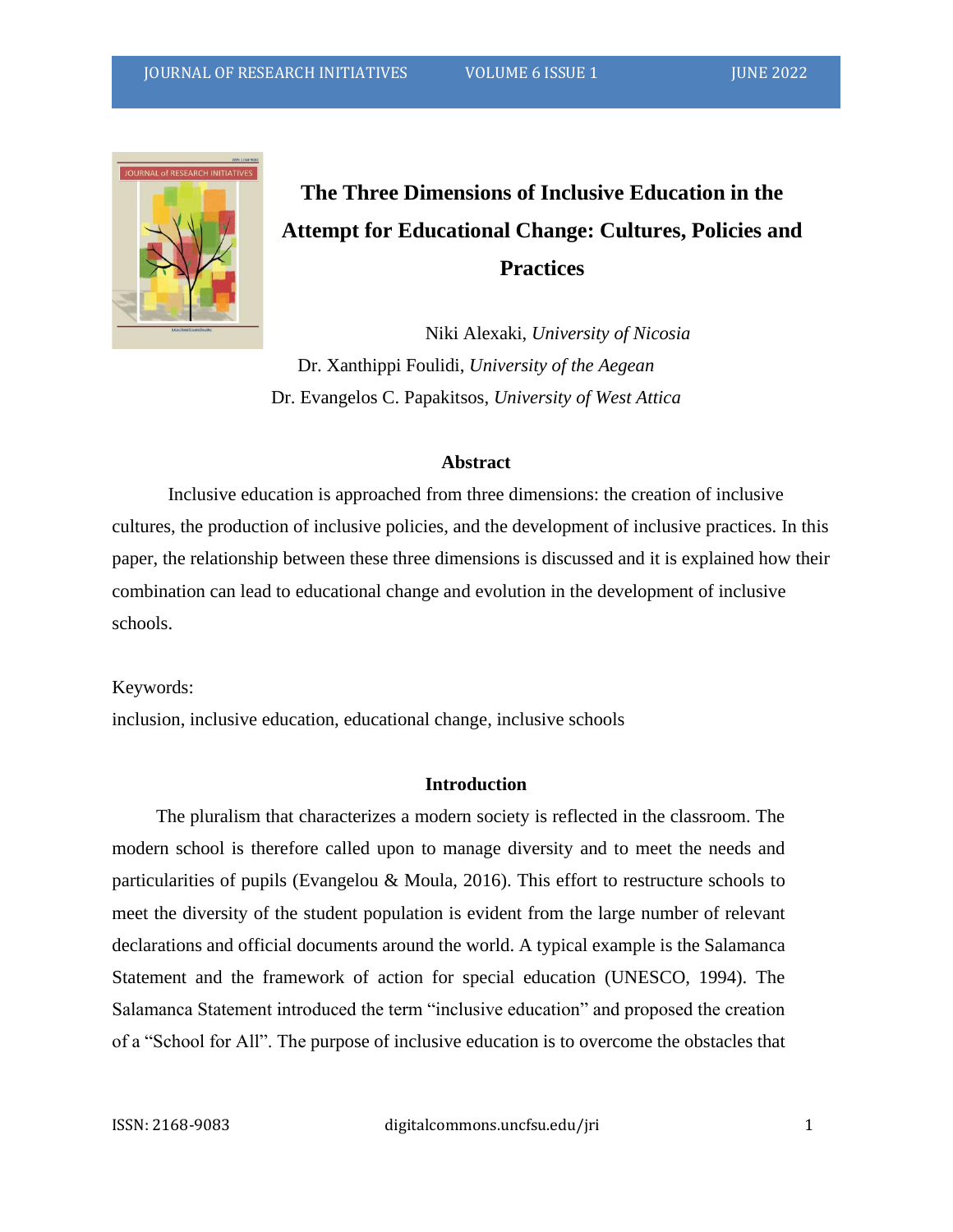make participation difficult and to enhance the learning of pupils, regardless of nationality, gender, socio-economic background, performance or disability.

Another initiative in the same direction is the *Index for Inclusion* (Booth & Ainscow, 2011), which is a guide designed, on the one hand, to assess the achievements of school units in terms of inclusive education and, on the other hand, to support the development of appropriate inclusive practices. It is used worldwide by many primary and secondary schools with the aim of achieving self-criticism and self-improvement from the perspective of three dimensions: cultures, policies, and practices. Throughout this process, the schools adopt the appropriate activities that highlight, after thorough and detailed control, their weaknesses and discover how the education and socialization of pupils can be improved (Braunsteiner & Mariano-Lapidus, 2017; Sanchez et al., 2018).

Schools are required to adopt inclusive policies and inclusive practices and cultures, although this change is not an easy task. There is often a gap between theory and practice. The changes are slow and few, while the obstacles to achieve inclusive education are many (Haug, 2017). There is no successful recipe that can be applied to schools to make them more inclusive. Each school is unique, has its own student population and operates in a society with a specific culture that must be taken into account in this change, otherwise any attempt will lead to failure (Bualar, 2016).

### **School culture, educational policy and practical inclusion**

Inclusive education is a constant effort of the "ordinary" school to meet the needs and particularities of pupils and to create a climate of respect and mutual understanding among its members (Soulis, 2008). The specific goal is considered complex and requires a combination of school culture, educational policy, and applied educational practices.

ISSN: 2168-9083 digitalcommons.uncfsu.edu/jri 2 The school culture includes the ideology of the organization, that is, the set of values, beliefs, traditions and perceptions that are adopted over time among the members of the school community (Hatzipanagiotou, 2008). It affects the way that school operates and transforms inclusive policy into practice (Schein & Schein, 2017). In some schools, the concepts of social justice and equal opportunities prevail, while in others, deep-rooted stereotypes and prejudices are found, which are an obstacle to the development of more inclusive practices (Stylianou, 2017). In the first case, where attitudes towards diversity are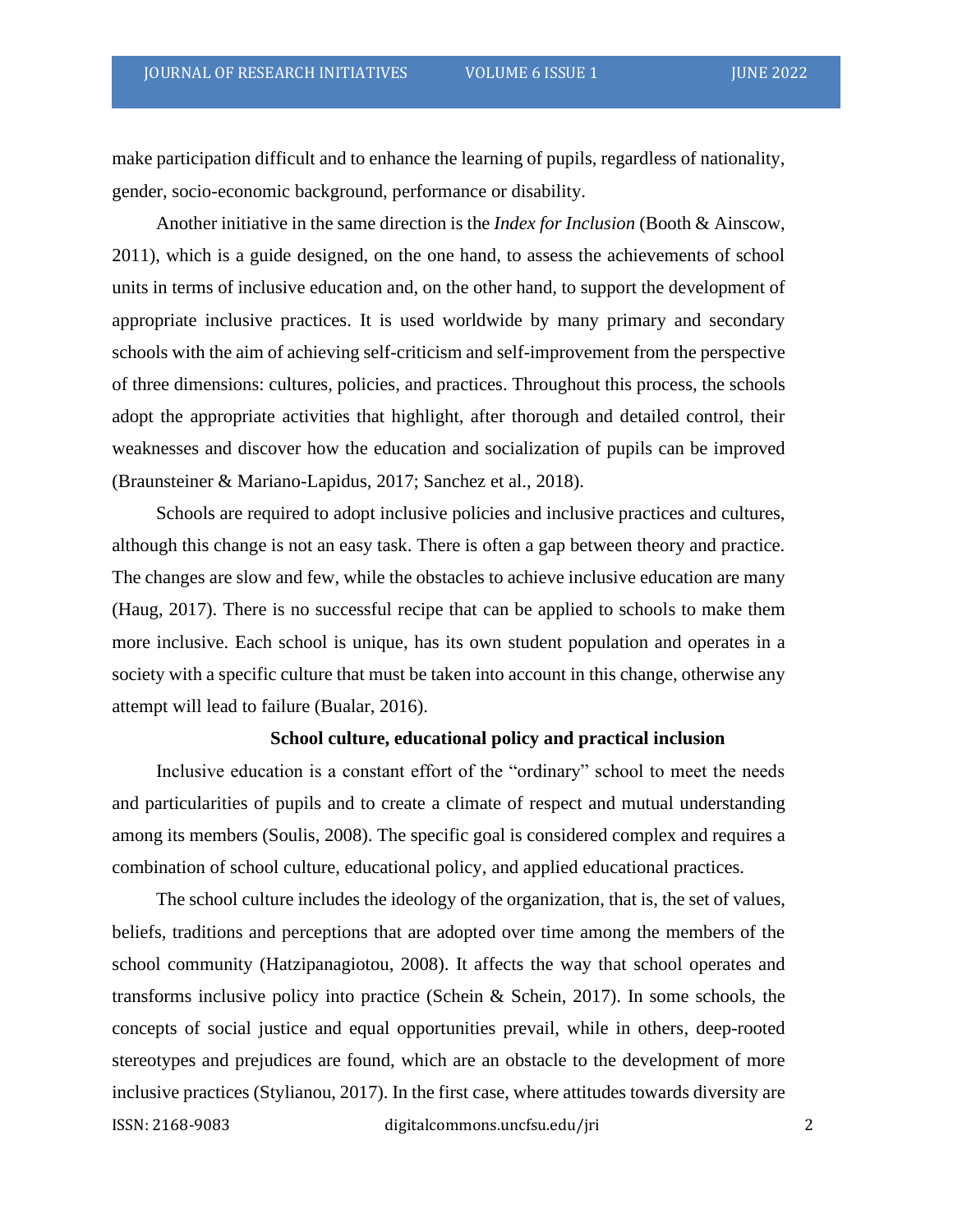positive, inclusive policies are adopted and effective practices are implemented that enhance the acceptance and equal participation of student learning. In the second case, pupils are directly or indirectly excluded, due to elements of diversity. Therefore, values are directly related to culture and shape attitudes, behaviors, and the desire for commitment on a continuous path to inclusion. The starting point for changing the school culture are values of respect for difference and empathy. The lack of these values is the biggest obstacle towards a school achieving inclusion, while their acceptance turns out to be its most valuable ally (Educational Manual, Inclusive Schools Programme, 2019).

The education policy is related to the measures taken by the state to achieve its educational goals and to ensure inclusion. The state forms the current institutional framework, which proposes the possibility for all children to attend the school in their neighborhood and receive qualitative education, regardless of particular characteristics, in order to characterize education policy as inclusive. Many countries, since the UNESCO conference in 1994, have adopted inclusive education in the context of the global vision for educational policy (Magnusson et al., 2019); they have accepted and ratified global declarations and international conventions, which promote the value of

inclusion and implement inclusive educational policies. In this context, these countries adopt appropriate curricula and textbooks without stereotypes, adapted to the needs and interests of pupils.

The recipient of the above is every teacher, who is called to apply the inclusion in practice, namely, to adopt the practice that ensures equal participation. At the same time, differentiated teaching is applied to children who have access to school. Teachers, who see diversity as a challenge rather than a problem, adapt to the needs and profiles of their pupils with differentiated teaching, in order to ensure the improvement of the pupils' learning outcomes.

ISSN: 2168-9083 digitalcommons.uncfsu.edu/jri 3 Significant difficulties in achieving inclusion often arise. This is because policy-based access and practice-based participation are completely independent. This may be the best national school inclusive policy for children's access to school, but if children do not receive an education that meets their needs or in which participation is possible, then this policy does not have the desirable positive results. There is also the possibility that the opposite happens. In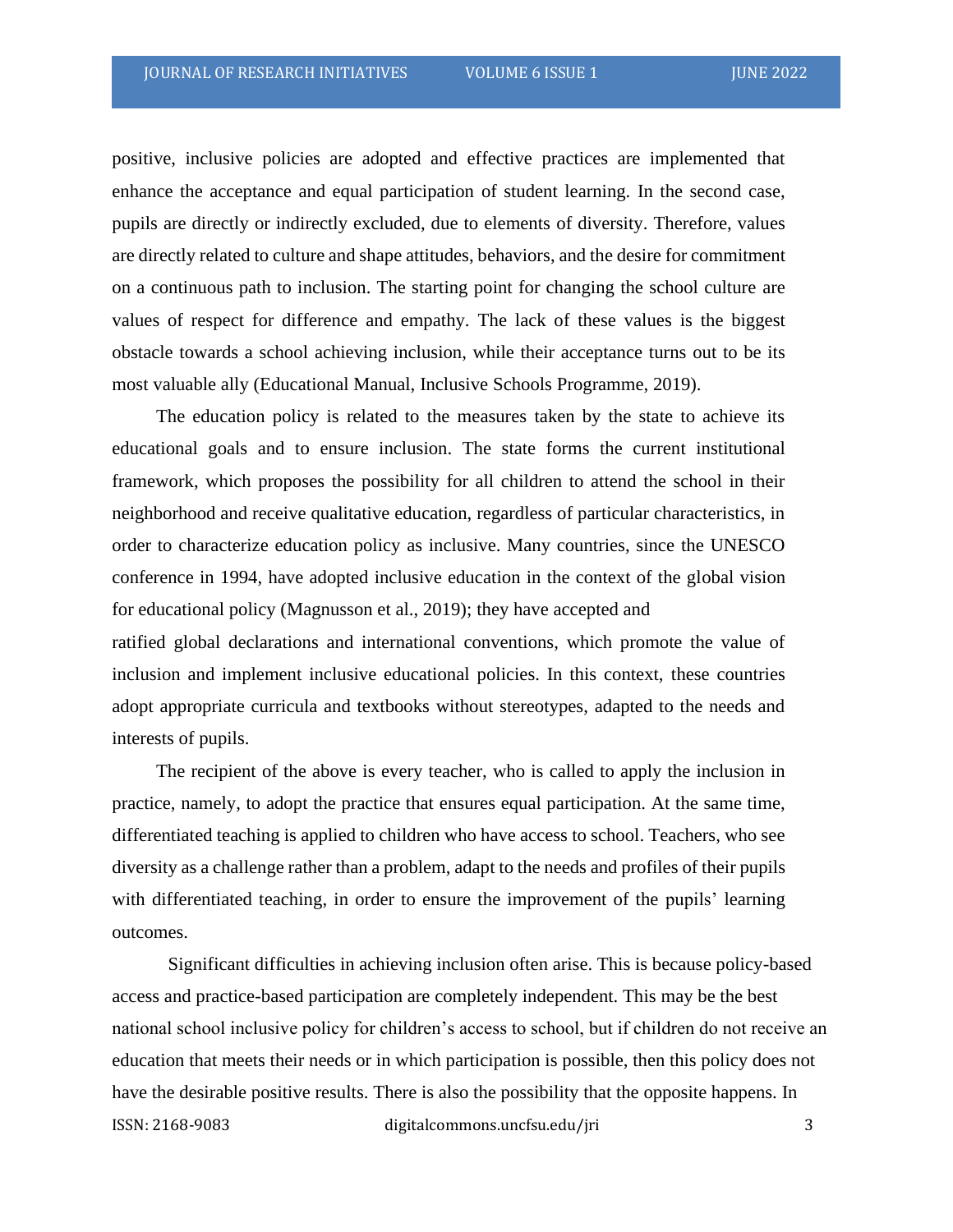other words, the school curriculum, as well as teachers, may have a strong inclusive basis and plan teaching so that children can participate and learn. However, these efforts will not be as effective, if the policies that determine access do not support the inclusion of pupils (Educational Manual, Inclusive Schools Programme, 2019).

In conclusion, it could be said that culture, policies, and practices are interrelated. This connection is emphasized by the Index for Inclusion, in which these three dimensions are represented by a triangle, the basis of which is culture, since culture can either support or undermine any attempt for educational change. Therefore, starting from the change of school culture, the effort for the adoption of a more inclusive educational policy, as well as the implementation of inclusive practices, could begin, in order to achieve the creation of a "school for all" (Gerosimou, 2012).

### **The triangle in educational change**

The cultivation of inclusive culture, which influences the principles and strategies of a school, is a necessary condition for the establishment of inclusive education. According to the Index for Inclusion, the development of an inclusive culture requires, on the one hand, the creation of an inclusive community and, on the other hand, common values among its members. In an inclusive community any individual is welcome, pupils work together, teachers work with one another and with pupils, and there is respect and mutual appreciation in relationships. In terms of values; democracy, justice, respect for human rights, equality, and solidarity are essential to ensure that all forms of discrimination are eliminated and to strengthen pupils' self-confidence and active participation leading to student success (Booth & Ainscow, 2011).

A crucial role in the foundation of inclusive culture is played by teachers, who should eliminate racist beliefs and prejudices of the past, accept diversity and work collaboratively to meet the needs of children. In order to change the school culture, it is not enough to change the teachers, but it is necessary to change the beliefs and attitudes of the members of the school community (Papavasiliou-Pyrgiotaki & Pyrgiotakis, 2015). Pupils, parents, teachers, and school leadership should work together in this direction. In particular, the school leaders are the ones that with their attitude reshape the school culture, inspire and lead the rest of the school community to more inclusive paths (Charalambous, 2016).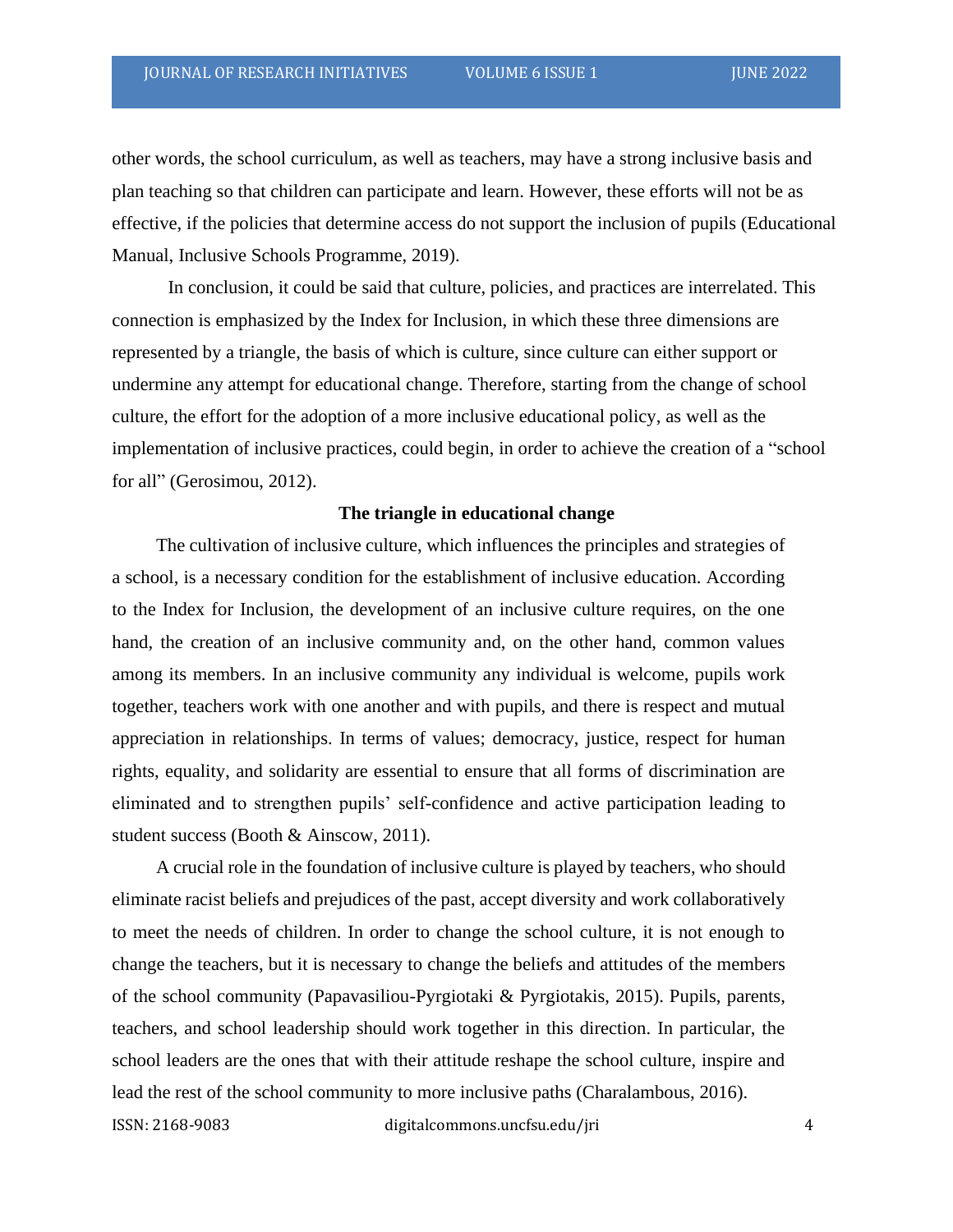An inclusive leader strengthens the participatory governance model, shares responsibilities and tasks with members of the school community and strengthens initiative. With team spirit, collaboration, active participation of the members of the school community and decision-making together, the value of each member is recognized, while at the same time a sense of collective responsibility is created (McLeskey & Waldron, 2015). The school leader takes care to eliminate all forms of discrimination and exclusion, strengthens relations between members, listens to and respects the voices of everyone. The school leaders function as a model, contribute to the development and success of all members and lay the foundations for a progressive and democratic school with an inclusive culture (Ainscow et al., 2013; Koronakis, 2016). The school leaders are the pioneers in the implementation of inclusive policy. They clearly formulate and effectively communicate inclusive policies to other members of the educational community, while at the same time opposing any practice that reinforces marginalization (Ainscow & Miles, 2008). Their goal is the implementation of national educational policies, adapted to the needs and existing conditions of the specific school.

ISSN: 2168-9083 digitalcommons.uncfsu.edu/jri 5 Therefore, a necessary prerequisite for the implementation of inclusive education is that those in charge of educational policy not only aim to increase the knowledge provided, but also to provide equal opportunities to pupils (Chatzisotiriou, 2013). In order to achieve this, the definition of the subjects and the coordination should be done centrally, although it should be possible to adapt the curriculum and set the goals in each school, depending on the composition of its student population and the peculiarities of the local community to which it belongs (Ainscow & Sandill, 2010). In this way, the curriculum will be perfectly adapted to the needs of its pupils, and learning will be better promoted. The inclusion highlights the need to provide equal opportunities for access to school and provides resources so that educational goods are available to everyone, without discrimination and restrictions. Effective management of diversity in practice, therefore, requires sufficient financial resources not only for building installations, but also for the necessary logistical equipment (Ainscow, 1999). In order for the inclusive policy to be successful, it is necessary to train staff in inclusion issues. The objectives of the training and the duties of the teachers should not only be communicated, but at the same time they should be provided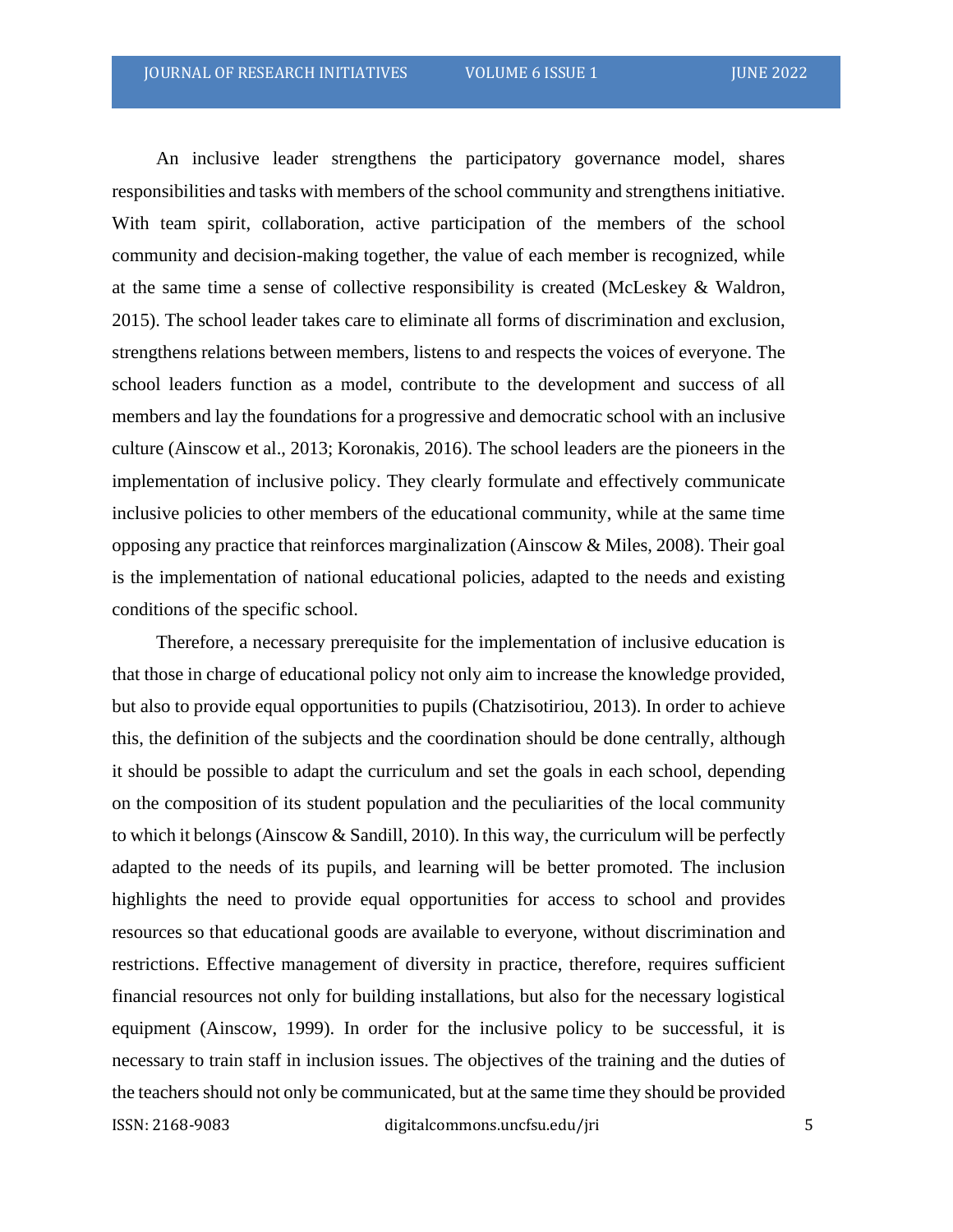with the necessary training and support, to complete the work successfully (Done  $\&$ Andrews, 2020). The aim of educational policy is to constantly seek new strategies, educational practices and tools to achieve all the short-term and long-term goals of eliminating discrimination and supporting diversity (European Agency for Development in Special Education, 2009).

For the successful provision of inclusive education, it is necessary to adopt inclusive practices, which will transform in practice the principles of inclusion to support diversity and provide equal learning opportunities for everyone (Causton-Theoharis & Kasa, 2015). The first concern of a teacher should be to create a climate of acceptance in the classroom, where everyone is welcome and an equal member of the team. In such an environment, the creation of interpersonal relationships between pupils and socialization is enhanced. Pupils gain confidence, actively participate in the learning process, and are driven to build knowledge and academic success (Messiou, 2008). The cooperative relations of the teachers with the parents of the pupils lead in the same direction. It has been found that parental involvement in school events, as well asthe constant flow of information to parents by teachers, contributes positively both to the achievement of teaching objectives and to improving the behavior of pupils (Mylonakou-Keke, 2009). However, the opening of the school should not be limited to the families of pupils; it must be extended to society. The contact of pupils with society is enhanced by teaching in informal learning environments. When teaching takes place beyond the classroom, in places related to the interests and needs of pupils, the active participation increases, while at the same time pupils learn to work as a team. Especially pupils who experience a kind of marginalization should participate more in the learning process and have equal learning opportunities (Angelidis, 2011).

ISSN: 2168-9083 digitalcommons.uncfsu.edu/jri 6 Another inclusive practice is the diversification of teaching, as mentioned above. Differentiated teaching recognizes the particularities of each pupil and adapts the lesson to meet student needs (Vastaki, 2010). Every pupil has value, and the expectations for each student are high. Successful diversification requires training, experience, and time for preparation by the teachers, so that the lesson can meet the interests and special characteristics of each pupil individually. Diversification is related not only to the content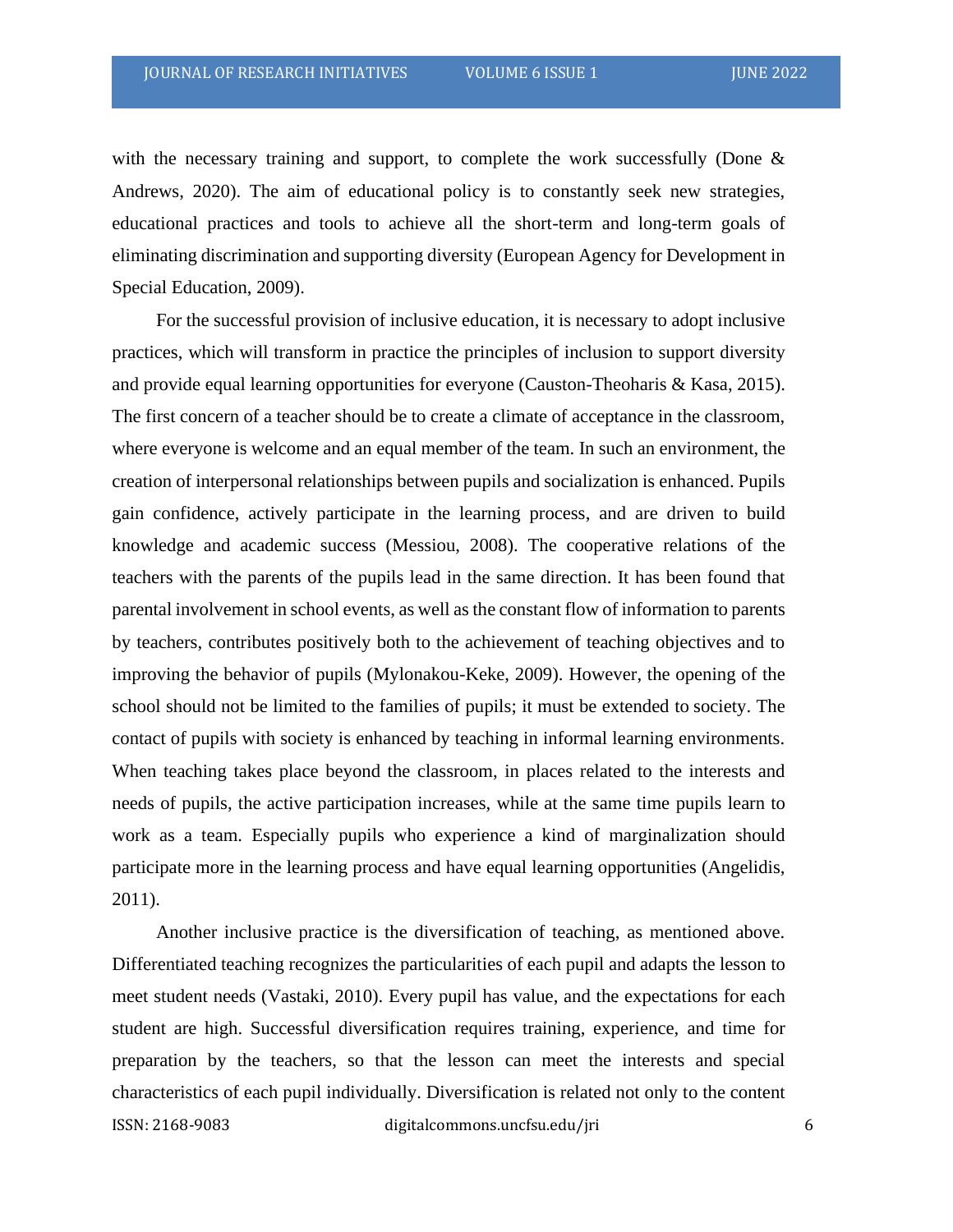of the course, but also to the process, the means used and the learning environment. For example, the use of new technologies enriches and improves the learning process, while the application of collaborative techniques eliminates marginalization and cultivates a climate of mutual respect and understanding (Stasinos, 2016).

Collaboration in an inclusive school is not limited only to pupils, but also concerns all members of the educational community and the school itself. Teachers exchange good practices, views, reflections, and plan the learning process together, to empower the pupils. Collaboration networks are also created between the schools. Schools that have a similar population composition or show similar socio-cultural characteristics face similar problems. The creation of cooperation networks contributes to the change and improvement of the school (Chatzisotiriou & Angelidis, 2018).

It is, therefore, found that, despite the fact that the path of schools towards inclusion seems particularly difficult, in fact targeted changes in educational practices can contribute in this direction (Schwab & Hessels, 2015). However, in order to develop inclusive practices, on the one hand, the national educational policy must be inspired by the principles of inclusion and, on the other hand, the school culture must allow the proper implementation of principles of inclusion.

#### **Conclusions**

The diversity of the pupils' population that characterizes modern schools and the great variety of the needs of pupils, not only in the cognitive but also in the social level, imposes the transformation of schools, in order to adapt to the new data by fighting all the phenomena that lead to learning and social marginalization. Changing schools is not an easy task. At the same time, it presupposes the elimination of beliefs that perpetuate and reproduce discrimination in the school environment, the adoption of educational policies that will allow pupils, without exception, to access quality learning and, in addition, the implementation of practices that will ensure active participation and equal learning for everyone.

ISSN: 2168-9083 digitalcommons.uncfsu.edu/jri 7 The collaboration of all members of the educational community (leadership of teachers, parents, and pupils) with the aim of redefining the values and attitudes that define the school culture can lead to significant change. Cultural change will pave the way for more inclusive policies and practices. As a result, each pupil will have equal opportunity to achieve the same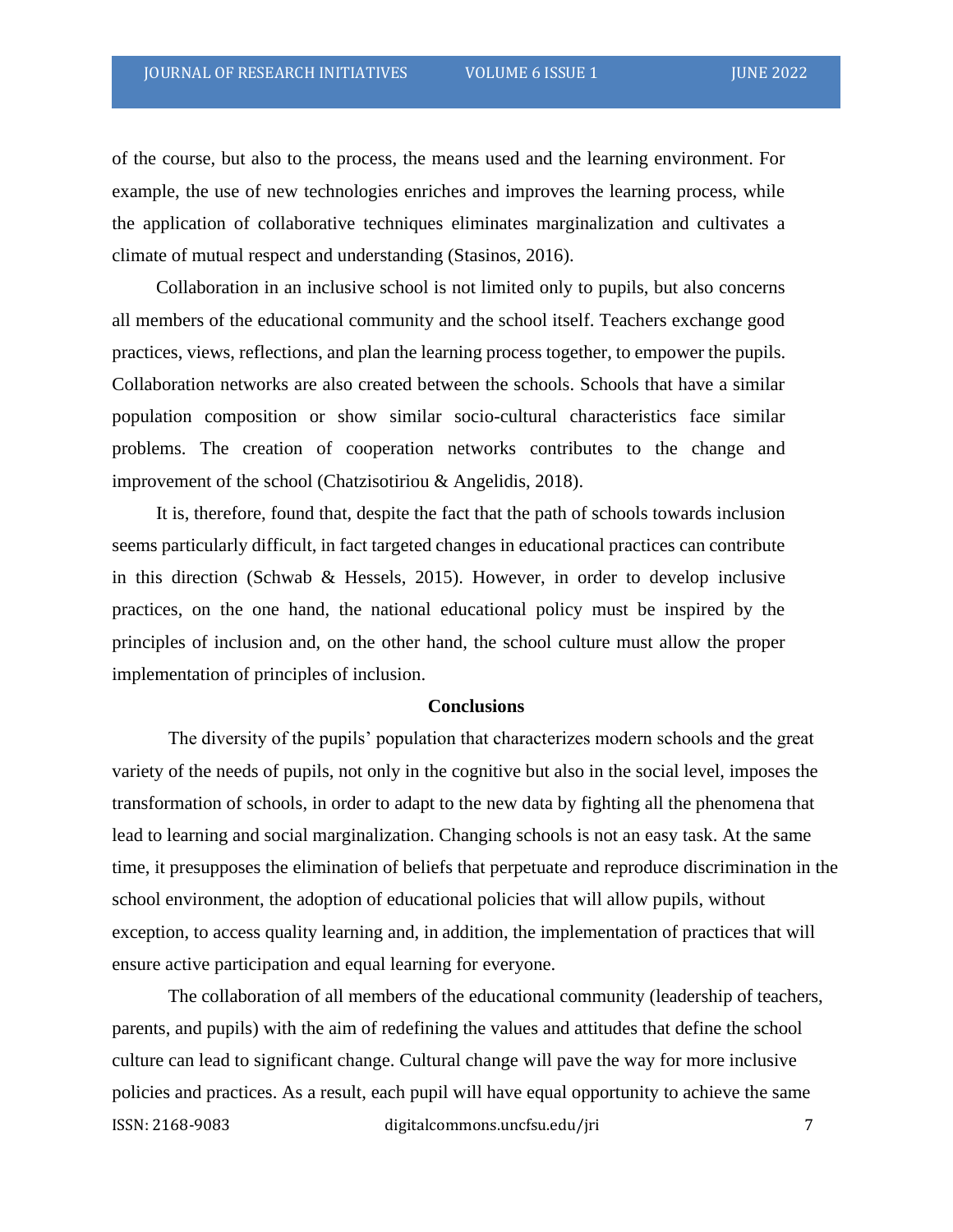learning outcomes. The path to inclusion never ends (Angelidis, 2011); it is a continuous and systematic effort to restructure the educational and learning processes that aim not only to acquire real knowledge but also to open the schools to society, adopting alternative ways of learning, coexistence, and functionality.

#### **References**

- Ainscow, M. (1999). *Understanding the development of inclusive schools*. London: Falmer.
- Ainscow, M., Dyson, A. & Weiner, S. (2013). *From exclusion to inclusion: ways or responding in schools to pupils with special educational needs*. Manchester: Centre for Equity in Education, University of Manchester.
- Ainscow, M. & Miles, S. (2008). Making education for all inclusive: Where next? *Prospects*, 31(1): 15-34.
- Ainscow, M. & Sandill, A. (2010). Developing inclusive education systems: the role of organizational cultures and leaders. *International Journal of Inclusive Education*, 14(14): 104-111.
- Angelidis, P. (2011). The pedagogy of providing equal opportunities: Lessons learned from the experiences of four experienced teachers. In P. Angelidis (Ed.), *Pedagogy of Inclusion*. Athens: Diadrasi (in Greek).
- Booth, T. & Ainscow, M. (2011). *Index for Inclusion; developing learning and participation in schools*. Bristol: Centre for Studies on Inclusive Education.
- Braunsteiner, M. & Mariano-Lapidus, S. (2017). Using the Index for Inclusion to measure attitudes and perceptions of inclusion in teacher and school building leader candidates in the USA and Austria. *International Journal of Inclusive Education*, 1360: 1-21.
- Bualar, J. (2016). What has gone wrong with inclusive education in Thailand? *Journal of Public Affairs,* 16(2): 156-161.
- Causton-Theocharis, J. & Kasa, C. (2015). *Achieving inclusion: What every parent should know when advocating for their child*. Pittsburgh, PA: The PEAL Centre.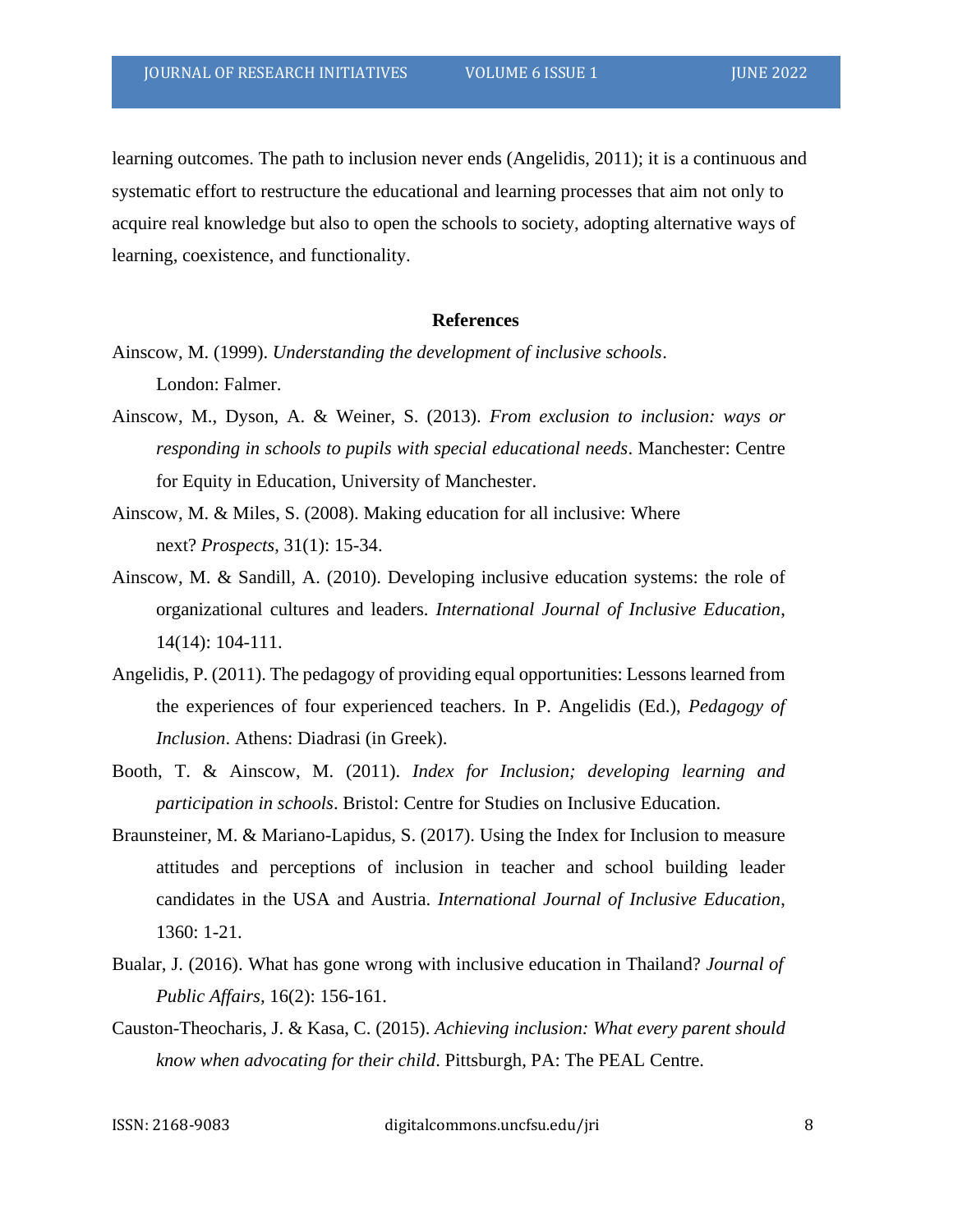- Charalambous, K. (2016). The application of educational leadership models for the promotion of inclusion in the Special Units of Secondary Education. *Erkyna, Review of Educational-Scientific Issues*, 11: 172-186 (in Greek).
- Chatzisotiriou, C. & Angelidis, P. (2018). Europeanism and Intercultural Education: From the Transnational to the School Level. Zephyri: Diadrasi (in Greek).
- Chatzisotiriou, C. (2013). Clarifying the concept of interculturalism: From the assimilative state policy to the inclusive school. In the Collective volume, Intercultural Dialogue in Education: Theoretical approaches, political beliefs and pedagogical practices (pp. 25-62). Zephyri: Diadrasi (in Greek).
- Done, E. & Andrews, M. (2020). How inclusion became exclusion: policy, teachers and inclusive education, Journal of Education Policy, 35(4): 447-464.
- Educational Manual, Inclusive Schools Programme (2019). British Council, retrieved from: https://inclusiveschools.net/gr/wpcontent/uploads/sites/3/2019/12/EN\_maqueta\_FINAL\_ALTA\_3MM-SANGRE.pdf [retrieved 20/11/2010] (in Greek).
- European Agency for Development in Special Education (2009). Multiculturalism and Special Education: Synopsis. Odense, Denmark: European Agency for Development in Special Need Education. Retrieved from: https://www.europeanagency.org/sites/default/files/multiculturaldiversity-and-special-needseducation\_Multicultural-Diversity- EL.pdf (in Greek).
- Evangelou, O. & Moula, E. (2016). Comparative view of intercultural and inclusive education. Erkyna, Review of Educational - Scientific Issues, 10: 155-165 (in Greek).
- Gerosimou, E. (2012). Inclusion and school culture: the core for the creation of the "School for All". X-Ray @ Education, 1(5): 8-12 (in Greek).
- Hatzipanagiotou, P. (2008). The role of culture in the effectiveness of the school organization MINEDU, Integration of children of returnees and foreigners in the school (junior high school). In D. K. Mavroskoufis (Ed.), Training Guide. Intercultural Education and Training. Thessaloniki: Greek Ministry of Education (in Greek).
- Haug, P. (2017). Understanding Inclusive Education: Ideals and Reality. Scandinavian Journal of Disability Research, 19(3): 206-217.
- ISSN: 2168-9083 digitalcommons.uncfsu.edu/jri 9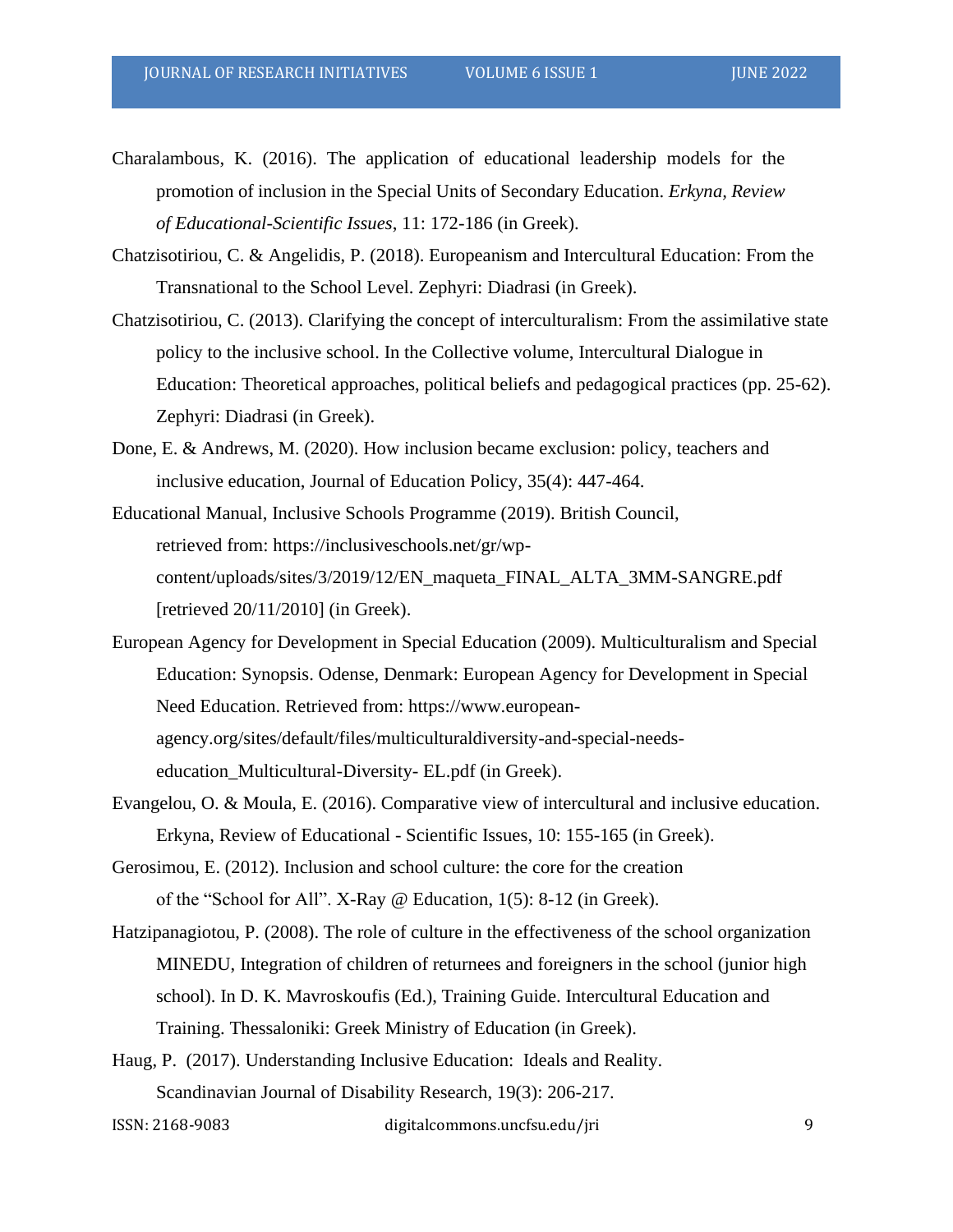- Koronakis, A. (2016). Modern forms of leadership that promote Inclusive Education: The role of the school principal. In P. Georgogiannis (Ed.), 1st International Conference on Evaluation in Education: Organization, Administration, Teaching Material, Curricula (pp. 464-476). Alexandroupolis (in Greek).
- Magnusson, G., Goransson, K. & Linqvist, G. (2019). Contextualizing inclusive education in educational policy: the case of Sweden, Nordic Journal of Studies in Educational Policy, 5(2): 67-77.
- McLeskey, J. & Waldron, N. L. (2015). Effective leadership makes schools truly inclusive. Phi Delta Kappan, 96(5): 68-73.
- Messiou, K. (2007). Factors that contribute positively to the implementation of inclusion practices: A case study in primary school classrooms in England. *Pedagogical Review*, 43: 141-160 (in Greek).
- Mylonakou-Keke, H. (2009). *School, family and community collaboration. Theoretical approaches and practical applications*. Athens: Politia (in Greek).
- Papavasiliou-Pyrgiotaki, C. & Pyrgiotakis, I.E. (2015). The school principal in the light of modern theories of Leadership: An example of application in educational practice. *Pedagogical Review*, 60: 141-157 (in Greek).
- Sanchez, S., Rodrigues, H. & Sandoval, M. (2018). Descriptive Analysis of School Inclusion through Index for Inclusion. *Psychology, Society and Education*, 11(1): 1- 13.
- Schwab, S. & Hessels, M. (2015). Achievement Goals, School Achievement, Self-Estimations of School Achievements and Calibration in pupils with an without special educational needs in inclusive education. *Scandinavian Journal of Educational Research*, 59(4): 461-477.
- Schein, E.H. & Schein, P. (2017). *Organizational Culture and Leadership*. New Jersey: Wiley.
- Soulis, S. (2008). *A school for All*. Athens: Gutenberg (in Greek).
- Stasinos, D. (2016). *Special Education 2020 plus: For an inclusive or total education in the neo-digital school with digital champions*. Athens: Papazisis Publications (in Greek).